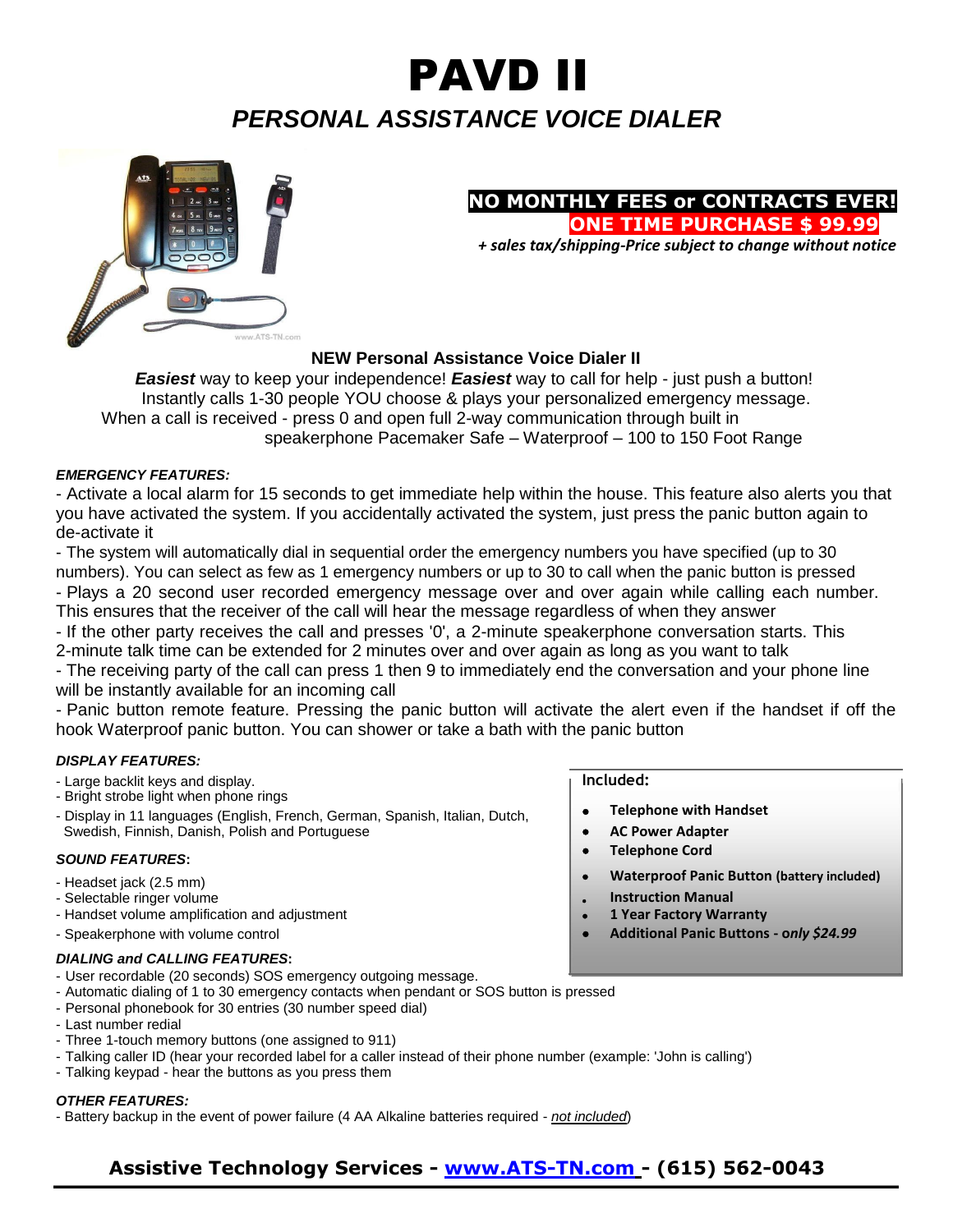# **How does it work?**

When the panic button is pressed, the system dials the first number that is programmed into it. The system then waits to 'hear' a zero (0) to be pressed on the other end of the line. This tells the system a human answered the call. If the system hears a 0, it will stop calling numbers and turn on the speakerphone. If the system does not hear a 0 pressed it will hang up and call the next number in sequence. If you add 911 to the contact list (already programmed on memory button), we suggest you program 911 at the end of the call list to ensure that someone is contacted in the event of an emergency. Note: This system WILL work with VOIP systems like AT&T, Comcast digital voice, Verizon, Vonage and Magic Jack and more.

# **Telephone and Caller ID Features:**

- FSK/DTMF Emergency Talking Caller ID Speakerphone. The system speaks the phone number when a call comes in
- Languages Selectable: English/French/German/Spanish/Italian/Dutch/Swedish/Finnish/Danish/Polish/Portuguese
- Voice Reporting: English/French/German/Spanish/Italian/Dutch
- Up to 64 Message Memories
- Wall Mountable
- Capable of dialing a 22 Digit Telephone Number. (Long distance and special calling codes are easily stored)
- 16 Digits of Name Display
- Big Buttons for Dialing. (Great for seeing the numbers so you won't miss-dial)
- Talking Buttons (The system Speaks the numbers as you press the buttons)
- Built-in Phonebook with up to 30 Memories
- Real Time Clock Display
- 3 One-Touch Dialing Buttons on Base Console (SOS, M1 and 911)
- 5 Levels of LCD Contrast Adjustment. (Adjust the contrast of the screen for better viewing)
- Flash Time: 100/300/600ms Selectable
- Tone/Pulse Selectable
- In-Use Indicator
- Low & No Battery Indicator (4 x AA Alkaline batteries *not included*)
- Ringer Volume Control (Adjust the volume to the level that best fits your needs. You can even turn it Off)
- Ringer Light (Flashing light lets you see that the phone is ringing)
- Handset Volume Control (Adjust the volume up or down)
- Speakerphone Volume Control (Slide control to set the speakerphone volume at just the right level)
- LCD Back Light (Allows you to see the screen even in total darkness)
- External power: DC 9V 300mA adapter (Included)
- Panic Button frequency: 433.92 MHz (Will not interfere with any other electronics)
- Panic Button range: 100-150 Feet from base (depending on environment)
- Panic Button battery: 23A 12V Alkaline battery (*Included*)
- PRO (program) ON/OFF switch control (Protects unit from being reprogrammed accidentally)
- Answer incoming calls through speakerphone by pressing the panic button (don't have to get up to answer the phone)

# **Personal Assistance Voice Dialer II FAQ**:

# **Q. What if no one answers the phone when the Personal Assistance Voice Dialer II calls?**

A. The system will continue to call over-and-over until someone answers it.

# **Q. Can I use this system in Canada or around the world?**

A. Yes, this unit will work in Canada. Yes, you can use this unit anywhere in the world. Some countries may require a power adapter for the voltage and/or a telephone jack adapter.

# **Q. What if I do not have a normal phone line, I have a phone line from the cable company?**

A. No Problem. This unit will work with any phone line such as Verizon, Comcast, Ooma, Vonage, MagicJack?

# **Q. What if I only have a cell phone, can I still use this to call for help?**

A. Yes, there are adapters available (Cellular Gateway). Your cell phone will need to be Bluetooth capable.

# **Q. Can I wear the panic button in the shower?**

A. Yes, the panic button is waterproof.

# **Q. What happens if I forget and leave the handset off the hook?**

A. You can still press the panic button and call for help and you can still receive incoming calls.

# **Q. What happens if the power goes out, can I still use this system to call for help?**

A. The system is AC-powered with battery backup. Non-volatile memory. With the backup battery in place, even if the power goes out the system will not lose the programming and will still operate and call for help if activated